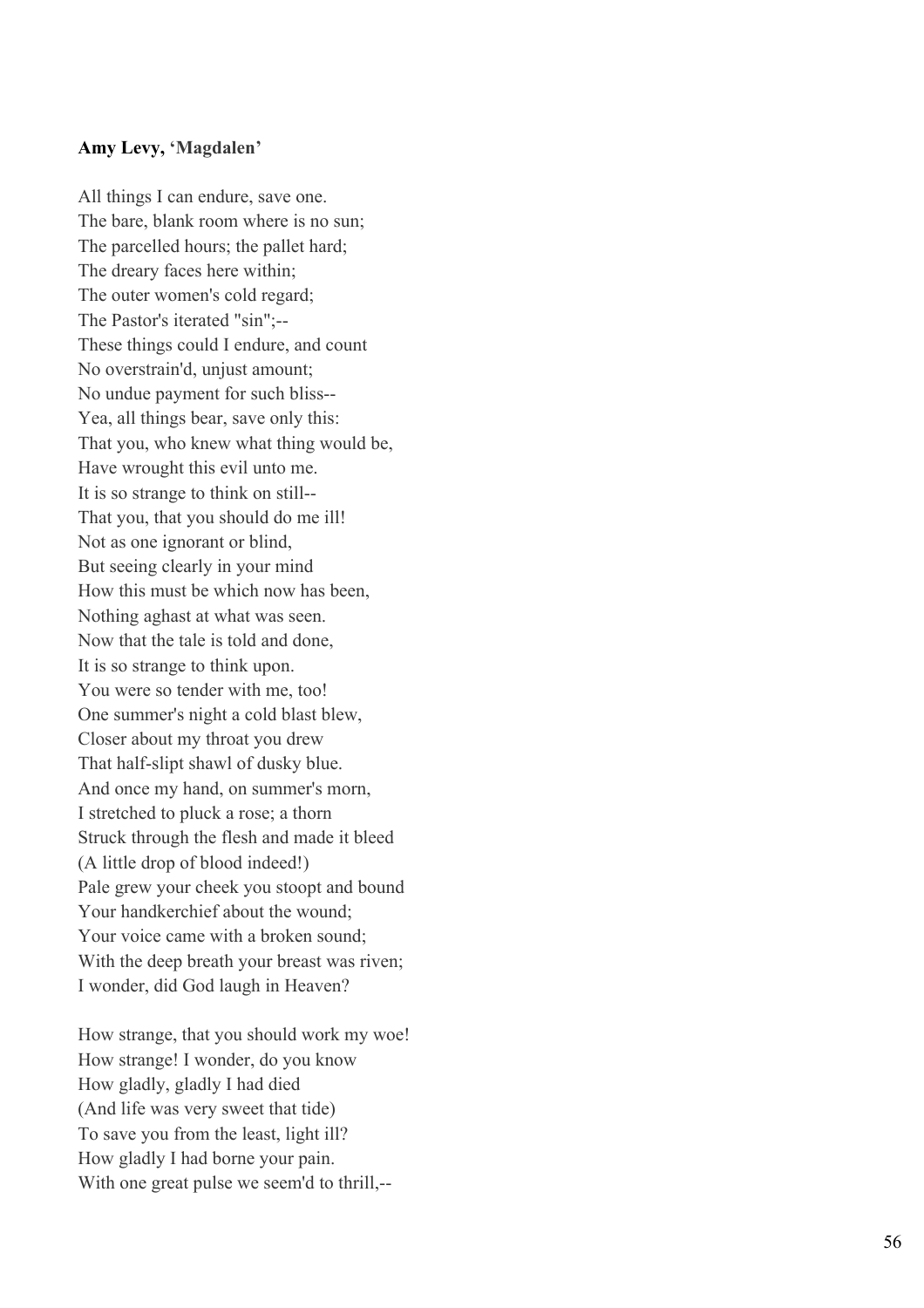Nay, but we thrill'd with pulses twain.

Even if one had told me this, "A poison lurks within your kiss, Gall that shall turn to night his day:" Thereon I straight had turned away-- Ay, tho' my heart had crack'd with pain-- And never kiss'd your lips again.

At night, or when the daylight nears, I hear the other women weep; My own heart's anguish lies too deep For the soft rain and pain of tears. I think my heart has turn'd to stone, A dull, dead weight that hurts my breast; Here, on my pallet -bed alone, I keep apart from all the rest. Wide -eyed I lie upon my bed, I often cannot sleep all night; The future and the past are dead, There is no thought can bring delight . All night I lie and think and think; If my heart were not made of stone, But flesh and blood, it needs must shrink Before such thoughts. Was ever known A woman with a heart of stone?

The doctor says that I shall die. It may be so, yet what care I? Endless reposing from the strife? Death do I trust no more than life. For one thing is like one arrayed, And there is neither false nor true; But in a hideous masquerade All things dance on, the ages through. And good is evil, evil good; Nothing is known or understood Save only Pain. I have no faith In God, or Devil, Life or Death.

The doctor says that I shall die. You, that I knew in days gone by, I fain would see your face once more, Con well its features o'er and o'er;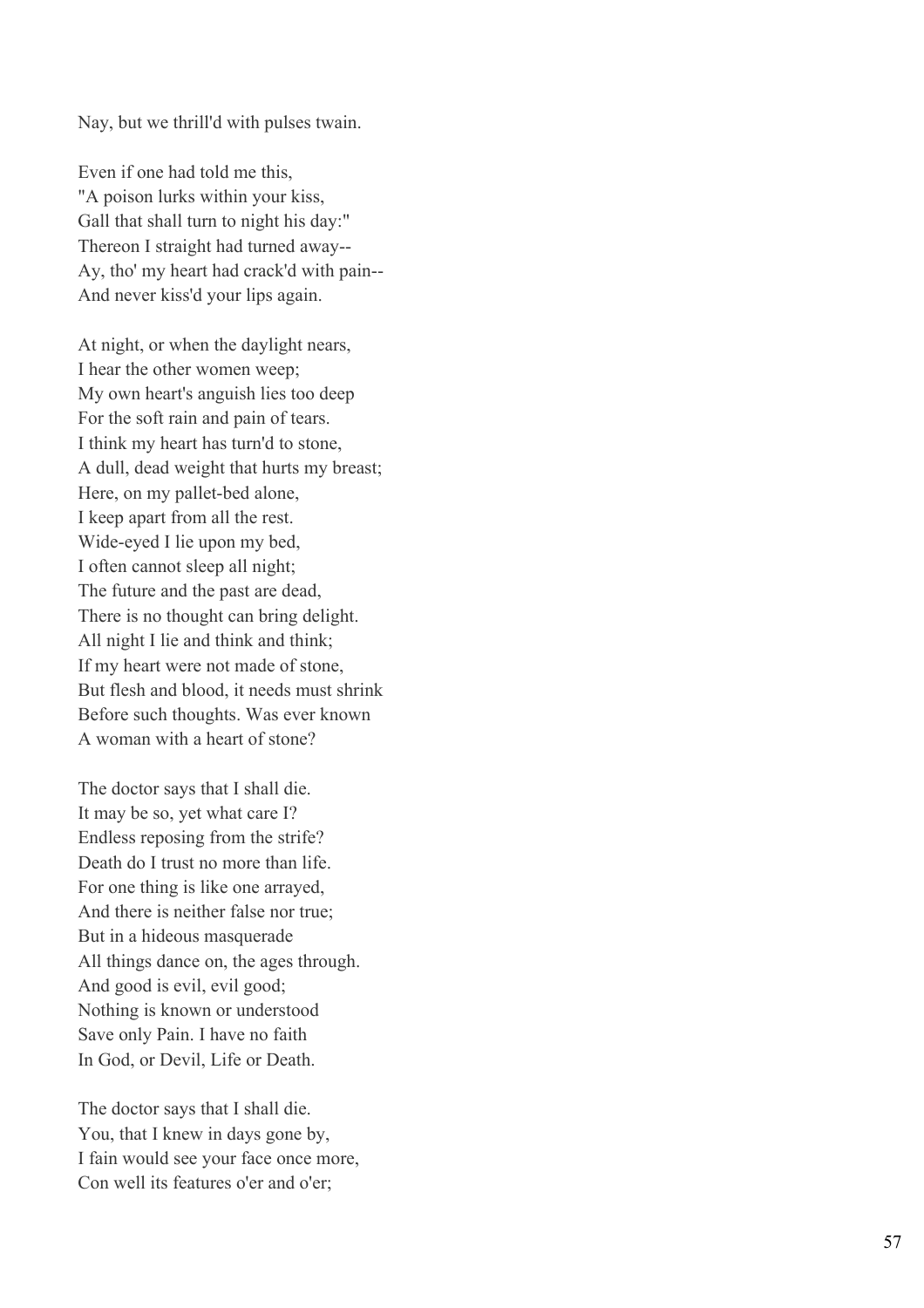And touch your hand and feel your kiss, Look in your eyes and tell you this: That all is done, that I am free; That you, through all eternity, Have neither part nor lot in me.

# **'In the Mile End Road'**

 How like her! But 'tis she herself, Comes up the crowded street, How little did I think, the morn, My only love to meet!

Whose else that motion and that mien? Whose else that airy tread? For one strange moment I forgot My only love was dead.

# **'Contradictions'**

Now, even, I cannot think it true, My friend, that there is no more you. Almost as soon were no more I, Which were, of course, absurdity! Your place is bare, you are not seen, Your grave, I'm told, is growing green; And both for you and me, you know, There's no Above and no Below. That you are dead must be inferred, And yet my thought rejects the word.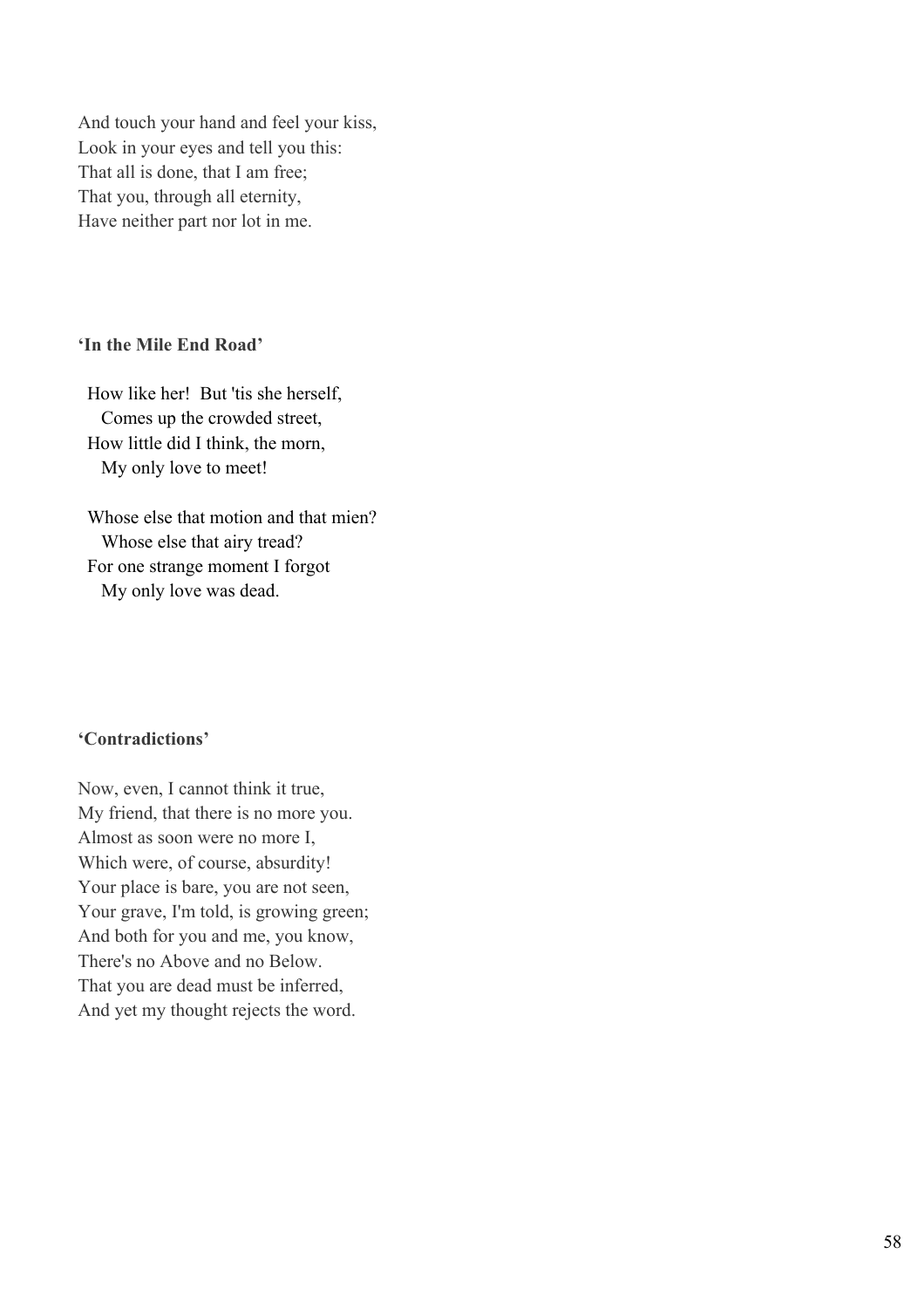# **Amy Levy**

The Sequel to a Reminiscence

Not in the street and not in the square, The street and square where you went and came: With shuttered casement your house stands bare, Men hush their voice when they speak your name.

I, too, can play at the vain pretence, Can feign you dead; while a voice sounds clear In the inmost depths of my heart: Go hence, Go, find your friend who is far from here.

Not here, but somewhere where I can reach! Can a man with motion, hearing and sight, And a thought that answered my thought and speech, Be utterly lost and vanished quite?

Whose hand was warm in my hand last week? . . My heart beat fast as I neared the gate— Was it this I had come to seek, "A stone that stared with your name and date;"

A hideous, turfless, fresh-made mound; A silence more cold than the wind that blew? What had I lost, and what had I found? My flowers that mocked me fell to the ground— Then, and then only, my spirit knew.

#### A Ballad of Religion and Marriage

Swept into limbo is the host Of heavenly angels, row on row; The Father, Son, and Holy Ghost, Pale and defeated, rise and go. The great Jehovah is laid low, Vanished his burning bush and rod— Say, are we doomed to deeper woe? Shall marriage go the way of God?

Monogamous, still at our post, Reluctantly we undergo Domestic round of boiled and roast, Yet deem the whole proceeding slow. Daily the secret murmurs grow; We are no more content to plod Along the beaten paths—and so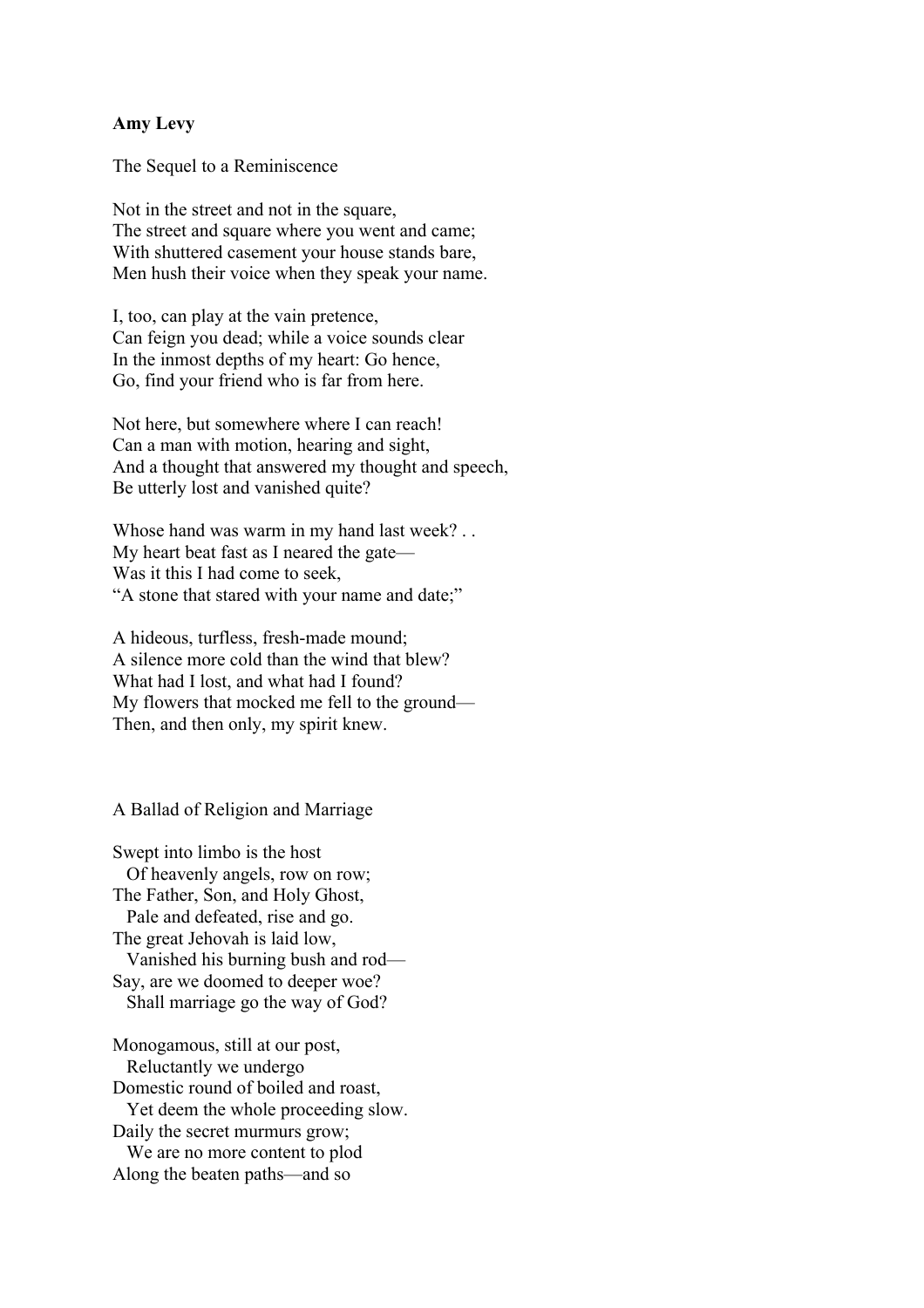Marriage must go the way of God.

Soon, before all men, each shall toast The seven strings unto his bow, Like beacon fires along the coast, The flame of love shall glance and glow. Nor let nor hindrance man shall know, From natal bath to funeral sod; Perennial shall his pleasures flow When marriage goes the way of God.

Grant, in a million years at most, Folk shall be neither pairs nor odd— Alas! we sha'n't be there to boast "Marriage has gone the way of God!"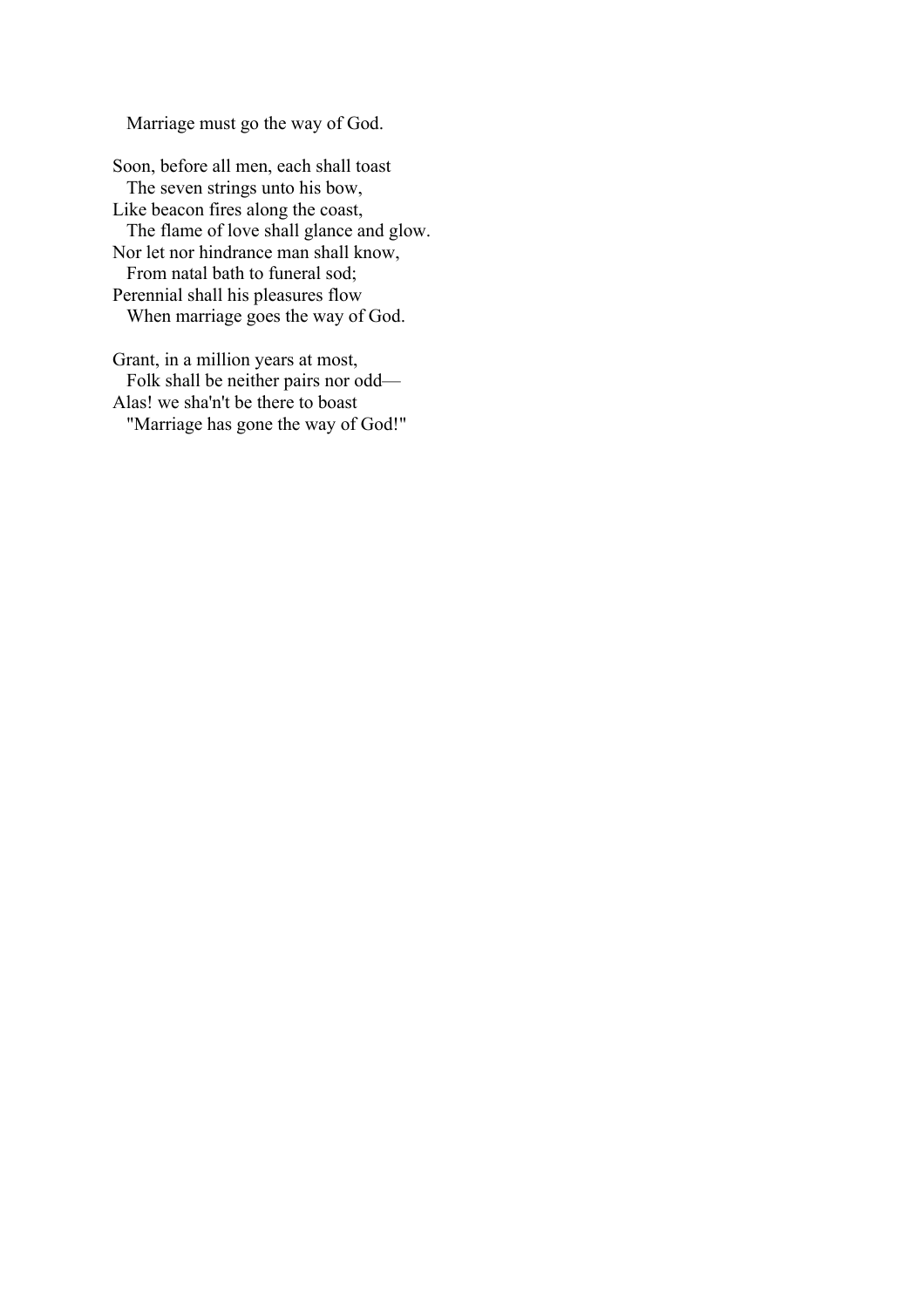**Amy Levy**

XXXXXXXXXXXXXXXXXXXXXXX



# **Xantippe.**

# **(A FRAGMENT.)**

**WHAT**, have I waked again ? I never thought To see the rosy dawn, or ev'n this grey, Dull, solemn stillness, ere the dawn has come. The lamp burns low ; low burns the lamp of life : The still morn stays expectant, and my soul, All weighted with a passive wonderment, Waiteth and watcheth, waiteth for the dawn. Come hither, maids ; too soundly have ye slept That should have watched me ; nay, I would not chide Oft have I chidden, yet I would not chide In this last hour ; now all should be at peace. I have been dreaming in a troubled sleep Of weary days I thought not to recall ; Of stormy days, whose storms are hushed long since ; Of gladsome days, of sunny days ; alas ! In dreaming, all their sunshine seem'd so sad, As though the current of the dark To−Be Had flow'd, prophetic, through the happy hours. And yet, full well, I know it was not thus ; I mind me sweetly of the summer days, When, leaning from the lattice, I have caught The fair, far glimpses of a shining sea ; And, nearer, of tall ships which thronged the bay,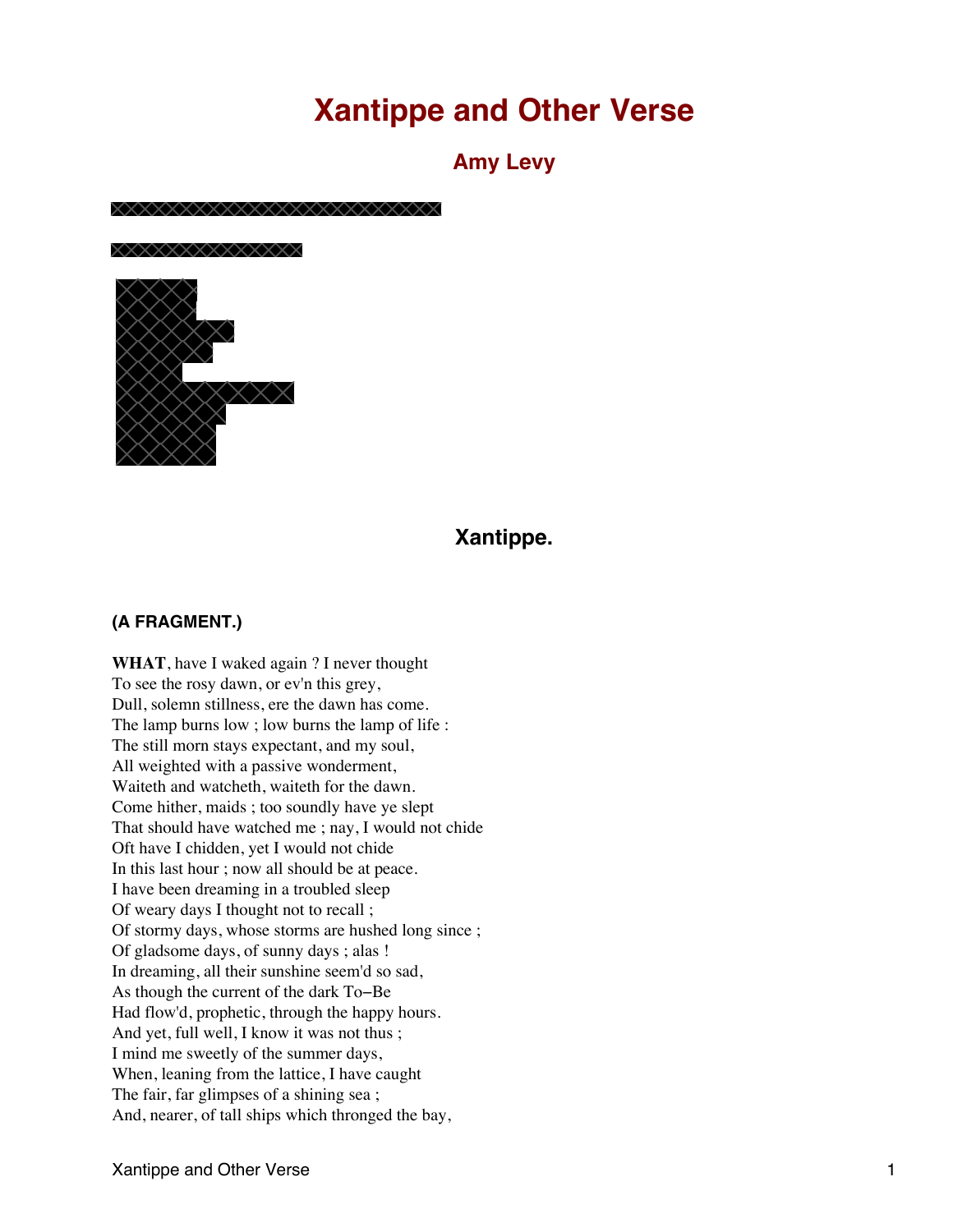And stood out blackly from a tender sky All flecked with sulphur, azure, and bright gold ; And in the still, clear air have heard the hum Of distant voices ; and methinks there rose No darker fount to mar or stain the joy Which sprang ecstatic in my maiden breast Than just those vague desires, those hopes and fears, Those eager longings, strong, though undefined, Whose very sadness makes them seem so sweet. What cared I for the merry mockeries Of other maidens sitting at the loom ? Or for sharp voices, bidding me return To maiden labour ? Were we not apart, I and my high thoughts, and my golden dreams, My soul which yearned for knowledge, for a tongue That should proclaim the stately mysteries Of this fair world, and of the holy gods ? Then followed days of sadness, as I grew To learn my woman-mind had gone astray, And I was sinning in those very thoughts For maidens, mark, such are not woman's thoughts (And yet, 'tis strange, the gods who fashion us Have given us such promptings). . . .

#### Fled the years,

Till seventeen had found me tall and strong, And fairer, runs it, than Athenian maids Are wont to seem ; I had not learnt it well My lesson of dumb patience and I stood At Life's great threshold with a beating heart, And soul resolved to conquer and attain. . . . Once, walking 'thwart the crowded market place, With other maidens, bearing in the twigs White doves for Aphrodite's sacrifice, I saw him, all ungainly and uncouth, Yet many gathered round to hear his words, Tall youths and stranger-maidens Sokrates I saw his face and marked it, half with awe, Half with a quick repulsion at the shape.... The richest gem lies hidden furthest down, And is the dearer for the weary search ; We grasp the shining shells which strew the shore, Yet swift we fling them from us ; but the gem We keep for aye and cherish. So a soul, Found after weary searching in the flesh Which half repelled our senses, is more dear, For that same seeking, than the sunny mind Which lavish Nature marks with thousand hints Upon a brow of beauty. We are prone To overweigh such subtle hints, then deem, In after disappointment, we are fooled. . . . And when, at length, my father told me all,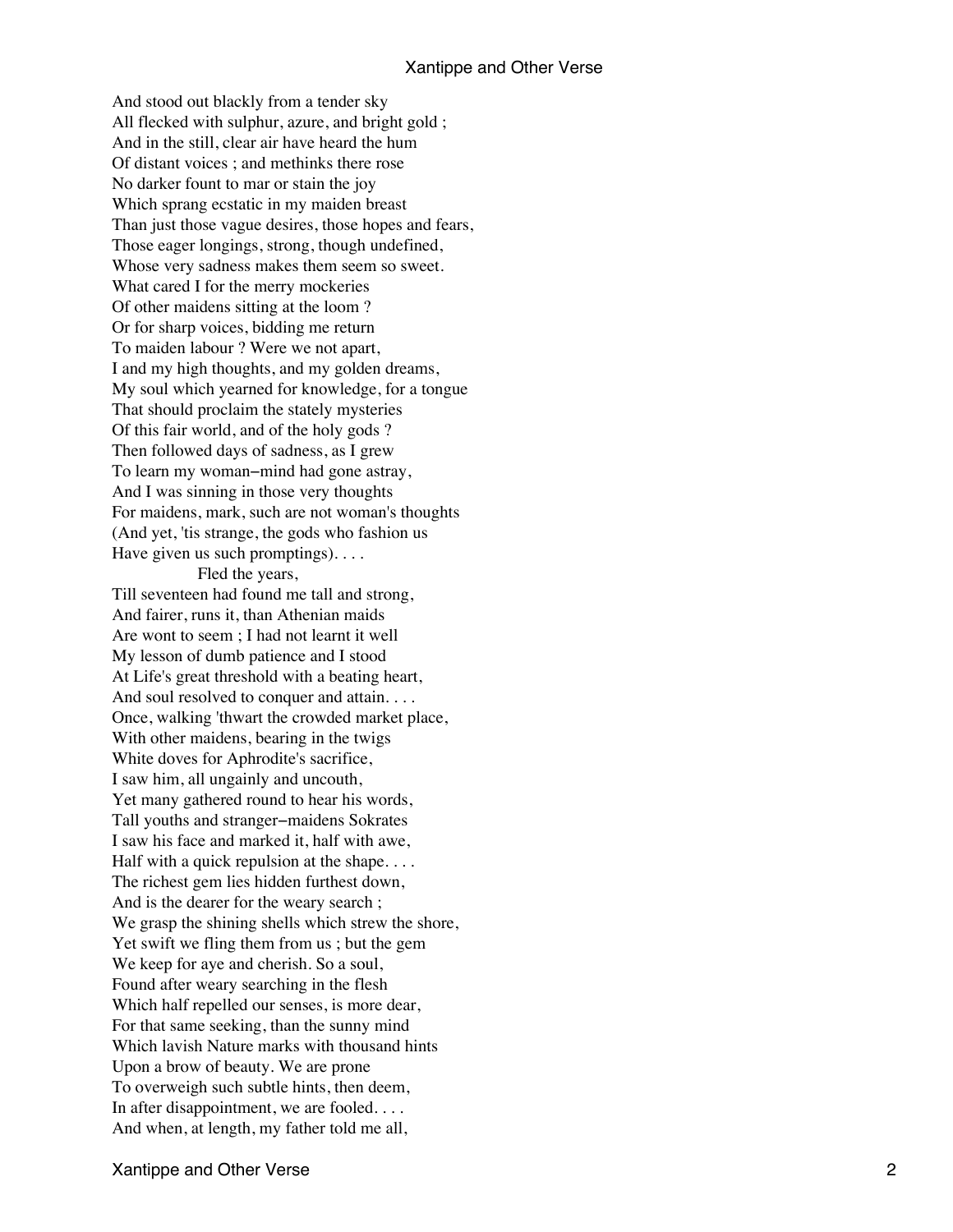That I should wed me with great Sokrates, I, foolish, wept to see at once cast down The maiden image of a future love, Where perfect body matched the perfect soul. But slowly, softly did I cease to weep ; Slowly I 'gan to mark the magic flash Leap to the eyes, to watch the sudden smile Break round the mouth, and linger in the eyes ; To listen for the voice's lightest tone Great voice, whose cunning modulations seemed Like to the notes of some sweet instrument. So did I reach and strain, until at last I caught the soul athwart the grosser flesh. Again of thee, sweet Hope, my spirit dreamed ! I, guided by his wisdom and his love, Led by his words, and counselled by his care, Should lift the shrouding veil from things which be, And at the flowing fountain of his soul Refresh my thirsting spirit. . . .

And indeed,

In those long days which followed that strange day When rites and song, and sacrifice and flow'rs, Proclaimed that we were wedded, did I learn, In sooth, a −many lessons ; bitter ones Which sorrow taught me, and not love inspired, Which deeper knowledge of my kind impressed With dark insistence on reluctant brain ; But that great wisdom, deeper, which dispels Narrowed conclusions of a half−grown mind, And sees athwart the littleness of life Nature's divineness and her harmony, Was never poor Xantippe's....

#### I would pause

And would recall no more, no more of life, Than just the incomplete, imperfect dream Of early summers, with their light and shade, Their blossom–hopes, whose fruit was never ripe; But something strong within me, some sad chord Which loudly echoes to the later life, Me to unfold the after-misery Urges with plaintive wailing in my heart. Yet, maidens, mark ; I would not that ye thought I blame my lord departed, for he meant No evil, so I take it, to his wife. 'Twas only that the high philosopher, Pregnant with noble theories and great thoughts, Deigned not to stoop to touch so slight a thing As the fine fabric of a woman's brain So subtle as a passionate woman's soul. I think, if he had stooped a little, and cared, I might have risen nearer to his height,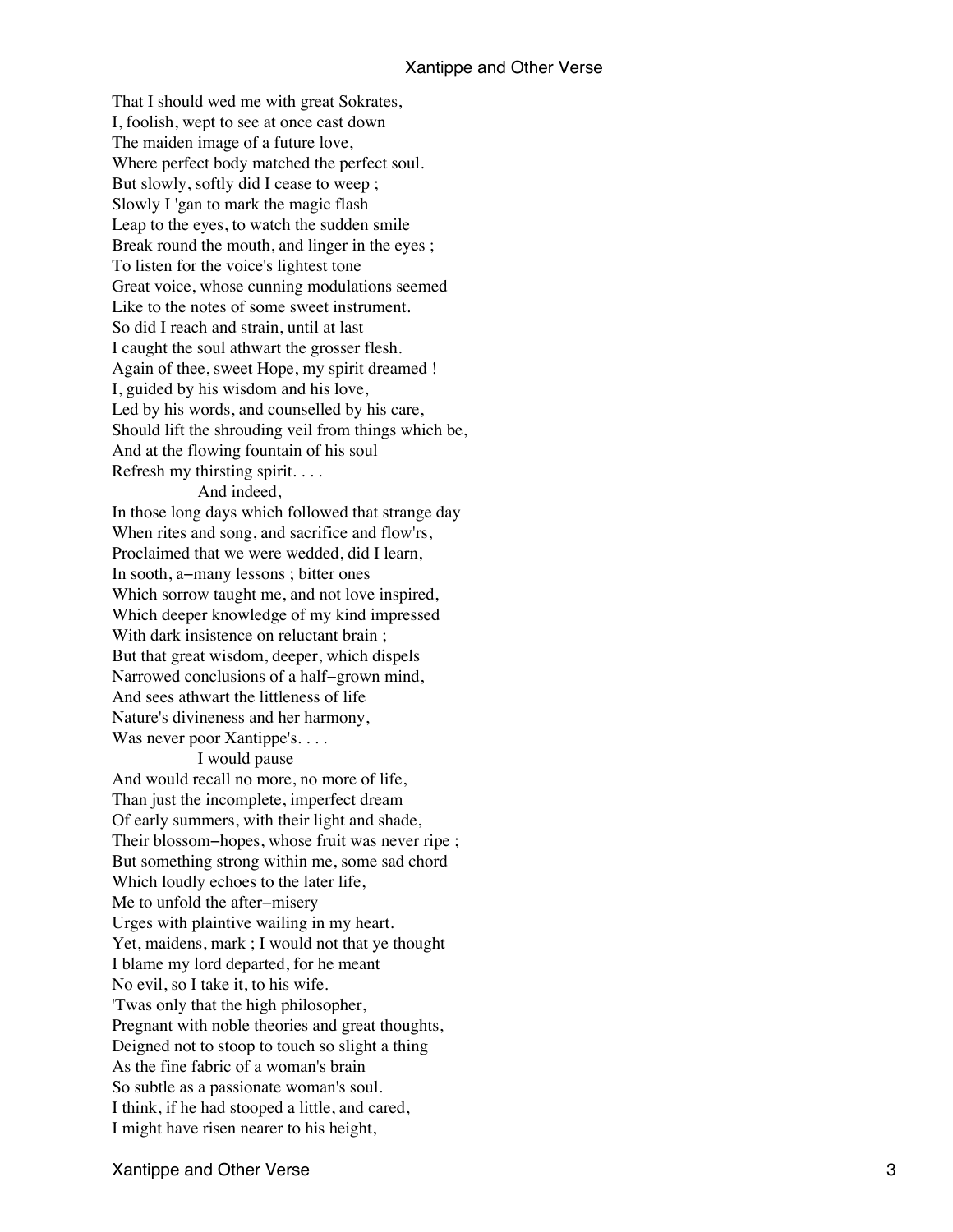And not lain shattered, neither fit for use As goodly household vessel, nor for that Far finer thing which I had hoped to be. . . . Death, holding high his retrospective lamp, Shows me those first, far years of wedded life, Ere I had learnt to grasp the barren shape Of what the Fates had destined for my life. Then, as all youthful spirits are, was I Wholly incredulous that Nature meant So little, who had promised me so much. At first I fought my fate with gentle words, With high endeavours after greater things ; Striving to win the soul of Sokrates, Like some slight bird, who sings her burning love To human master, till at length she finds Her tender language wholly misconceived, And that same hand whose kind caress she sought, With fingers flippant flings the careless corn.... I do remember how, one summer's eve, He, seated in an arbour's leafy shade, Had bade me bring fresh wine–skins. . . .

#### As I stood

Ling'ring upon the threshold, half concealed By tender foliage, and my spirit light With draughts of sunny weather, did I mark An instant, the gay group before mine eyes. Deepest in shade, and facing where I stood, Sat Plato, with his calm face and low brows Which met above the narrow Grecian eyes, The pale, thin lips just parted to the smile, Which dimpled that smooth olive of his cheek. His head a little bent, sat Sokrates, With one swart finger raised admonishing, And on the air were borne his changing tones. Low lounging at his feet, one fair arm thrown Around his knee (the other, high in air Brandish'd a brazen amphor, which yet rained Bright drops of ruby on the golden locks And temples with their fillets of the vine), Lay Alkibiades the beautiful. And thus, with solemn tone, spake Sokrates: ' This fair Aspasia, which our Perikles Hath brought from realms afar, and set on high In our Athenian city, hath a mind, I doubt not, of a strength beyond her race ; And makes employ of it, beyond the way Of women nobly gifted : woman's frail Her body rarely stands the test of soul ; She grows intoxicate with knowledge ; throws The laws of custom, order, 'neath her feet, Feasting at life's great banquet with wide throat.'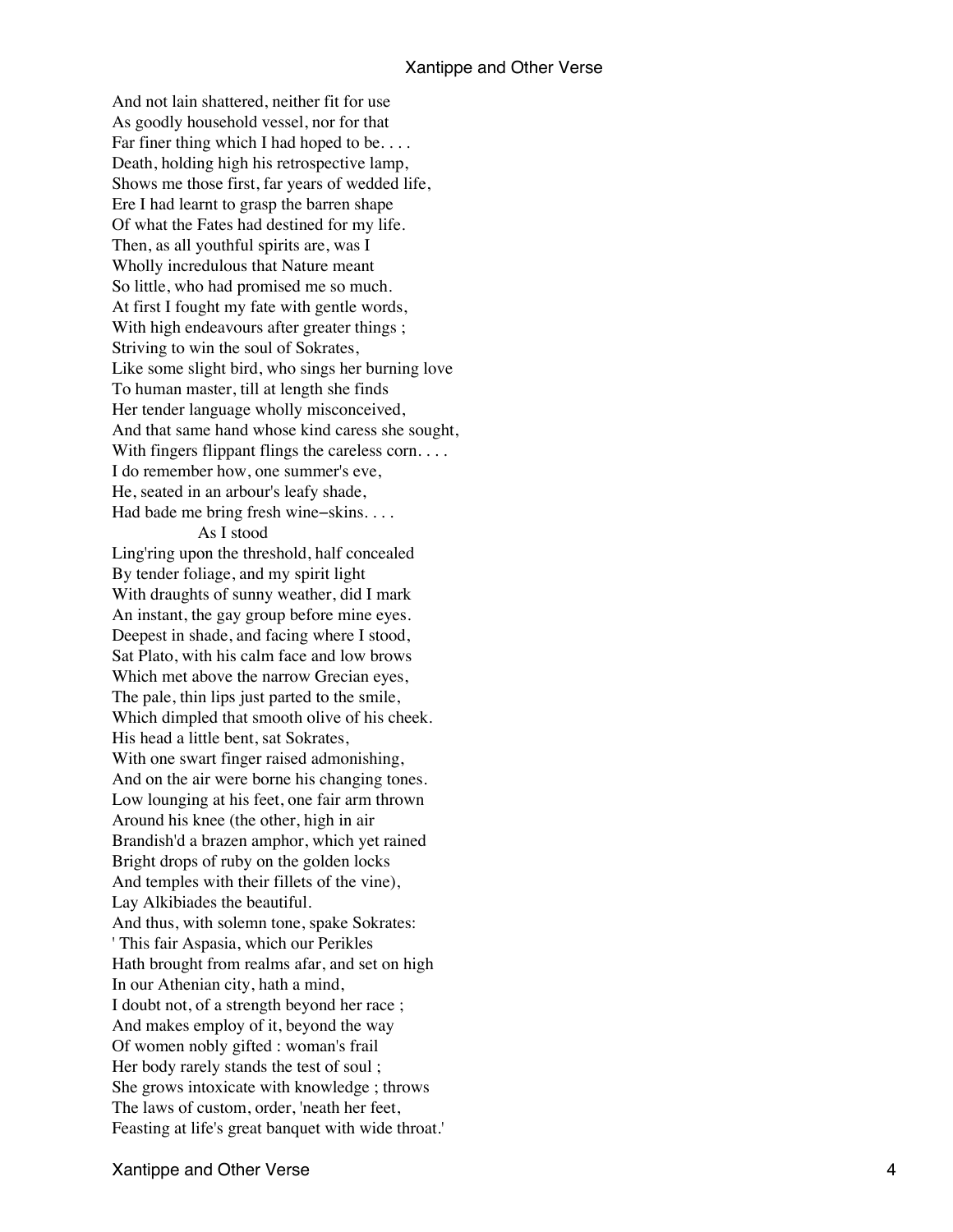Then sudden, stepping from my leafy screen, Holding the swelling wine −skin o'er my head, With breast that heaved, and eyes and cheeks aflame, Lit by a fury and a thought, I spake: ' By all great powers around us ! can it be That we poor women are empirical ? That gods who fashioned us did strive to make Beings too fine, too subtly delicate, With sense that thrilled response to ev'ry touch Of nature's and their task is not complete ? That they have sent their half−completed work To bleed and quiver here upon the earth ? To bleed and quiver, and to weep and weep, To beat its soul against the marble walls Of men's cold hearts, and then at last to sin !' I ceased, the first hot passion stayed and stemmed And frighted by the silence : I could see, Framed by the arbour foliage, which the sun In setting softly gilded with rich gold, Those upturned faces, and those placid limbs ; Saw Plato's narrow eyes and niggard mouth, Which half did smile and half did criticise, One hand held up, the shapely fingers framed To gesture of entreaty ' Hush, I pray, Do not disturb her ; let us hear the rest ; Follow her mood, for here's another phase Of your black −browed Xantippe. . . .'

#### Then I saw

Young Alkibiades, with laughing lips And half−shut eyes, contemptuous shrugging up Soft, snowy shoulders, till he brought the gold Of flowing ringlets round about his breasts. But Sokrates, all slow and solemnly, Raised, calm, his face to mine, and sudden spake : ' I thank thee for the wisdom which thy lips Have thus let fall among us : prythee tell From what high source, from what philosophies Didst cull the sapient notion of thy words ?' Then stood I straight and silent for a breath, Dumb, crushed with all that weight of cold contempt ; But swiftly in my bosom there uprose A sudden flame, a merciful fury sent To save me ; with both angry hands I flung The skin upon the marble, where it lay Spouting red rills and fountains on the white ; Then, all unheeding faces, voices, eyes, I fled across the threshold, hair unbound White garment stained to redness beating heart Flooded with all the flowing tide of hopes Which once had gushed out golden, now sent back Swift to their sources, never more to rise. . . .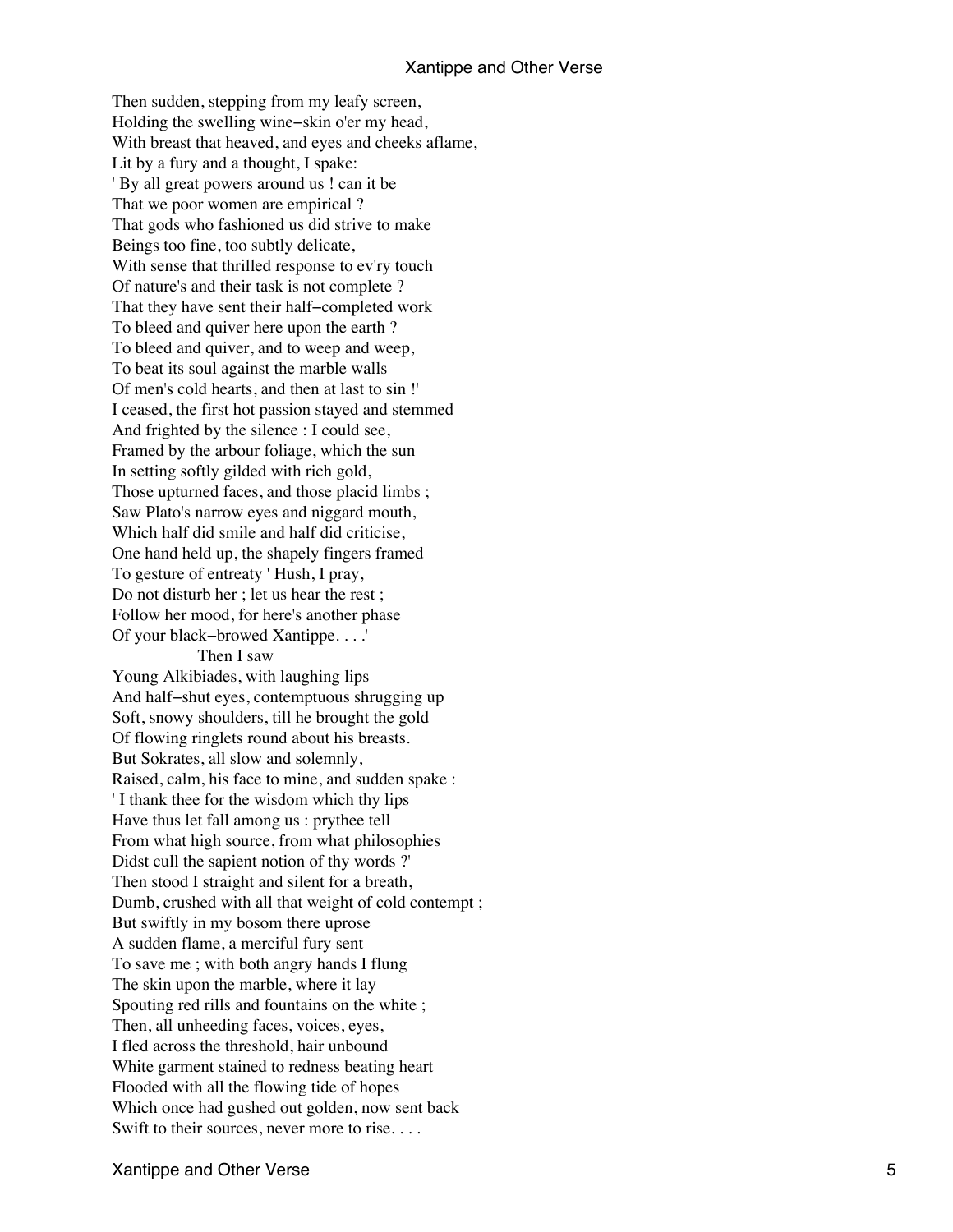I think I could have borne the weary life, The narrow life within the narrow walls, If he had loved me ; but he kept his love For this Athenian city and her sons ; And, haply, for some stranger-woman, bold With freedom, thought, and glib philosophy.... Ah me ! the long, long weeping through the nights, The weary watching for the pale–eyed dawn Which only brought fresh grieving : then I grew Fiercer, and cursed from out my inmost heart The Fates which marked me an Athenian maid. Then faded that vain fury ; hope died out ; A huge despair was stealing on my soul, A sort of fierce acceptance of my fate, He wished a household vessel well ! 'twas good, For he should have it ! He should have no more The yearning treasure of a woman's love, But just the baser treasure which he sought. I called my maidens, ordered out the loom, And spun unceasing from the morn till eve ; Watching all keenly over warp and woof, Weighing the white wool with a jealous hand. I spun until, methinks, I spun away The soul from out my body, the high thoughts From out my spirit ; till at last I grew As ye have known me, eye exact to mark The texture of the spinning ; ear all keen For aimless talking when the moon is up, And ye should be a −sleeping ; tongue to cut With quick incision, 'thwart the merry words Of idle maidens. . . .

#### Only yesterday

My hands did cease from spinning ; I have wrought My dreary duties, patient till the last. The gods reward me ! Nay, I will not tell The after years of sorrow ; wretched strife With grimmest foes sad Want and Poverty ; Nor yet the time of horror, when they bore My husband from the threshold ; nay, nor when The subtle weed had wrought its deadly work. Alas ! alas ! I was not there to soothe The last great moment ; never any thought Of her that loved him save at least the charge, All earthly, that her body should not starve.... You weep, you weep ; I would not that ye wept ; Such tears are idle ; with the young, such grief Soon grows to gratulation, as, 'her love Was withered by misfortune ; mine shall grow All nurtured by the loving,' or, 'her life Was wrecked and shattered mine shall smoothly sail.' Enough, enough. In vain, in vain, in vain !

#### Xantippe and Other Verse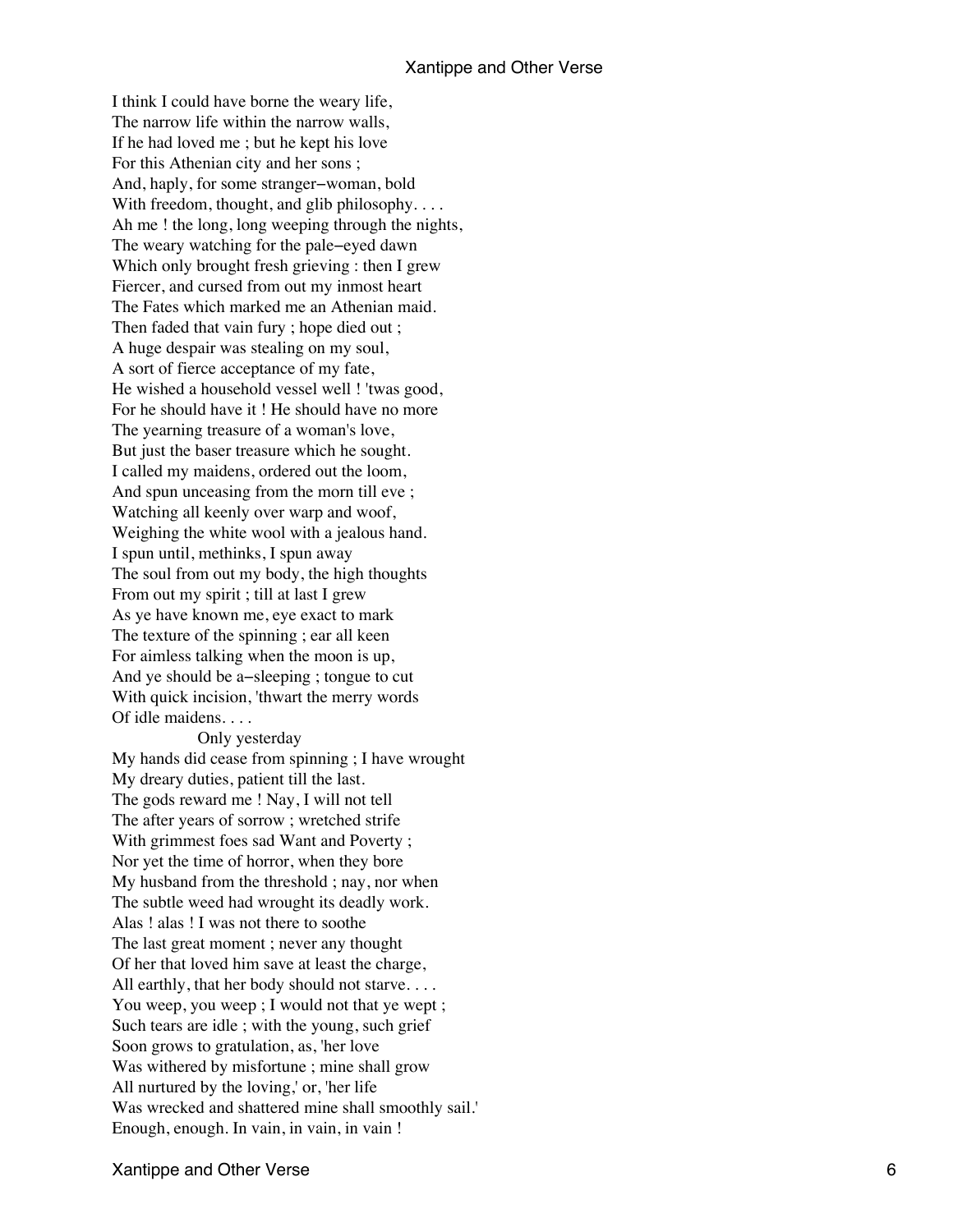The gods forgive me ! Sorely have I sinned In all my life. A fairer fate befall You all that stand there....

 Ha ! the dawn has come ; I see a rosy glimmer nay ! it grows dark ; Why stand ye so in silence ? throw it wide, The casement, quick ; why tarry ? give me air O fling it wide, I say, and give me light !



XXXXXXXXXXX **XXXXXXXXXXXX** XXXXXXXXXXX XXXXXXXXXXXX XXXXXXXXXXXXXXXX XXXXXXXXXXXX XXXXXXXXXXXX **XXXXXXXXXXXXXX** XXXXXXXXXXXXXX XXXXXXXXXXXX XXXXXXXXXXXX XXXXXXXXXXXX XXXXXXXXXXX XXXXXXXXXX **XXXXXXXXXXXXX** XXXXXXXXXXXXX **XXXXXXXXXX** XXXXXXXXXX **XXXXXXXXXXXXX** XXXXXXXXXXXX XXXXXXXXXXXXXX  $\times\times\times\times\times\times\times$ **XXXXXXXXXX** XXXXXXXXXXXXX XXXXXXXXXXXX **XXXXXXXXXXXX**X **XXXXXXXXXXXX** XXXXXXXXXXXXX XXXXXXXXXXXX XXXXXXXXXXXX



XXXXXXXXXXXXXXXXXX  $\times\times\times\times\times$ XXXXXXXX **XXXXXXXXXXX** XXXXXXXXXXXXXXXXX

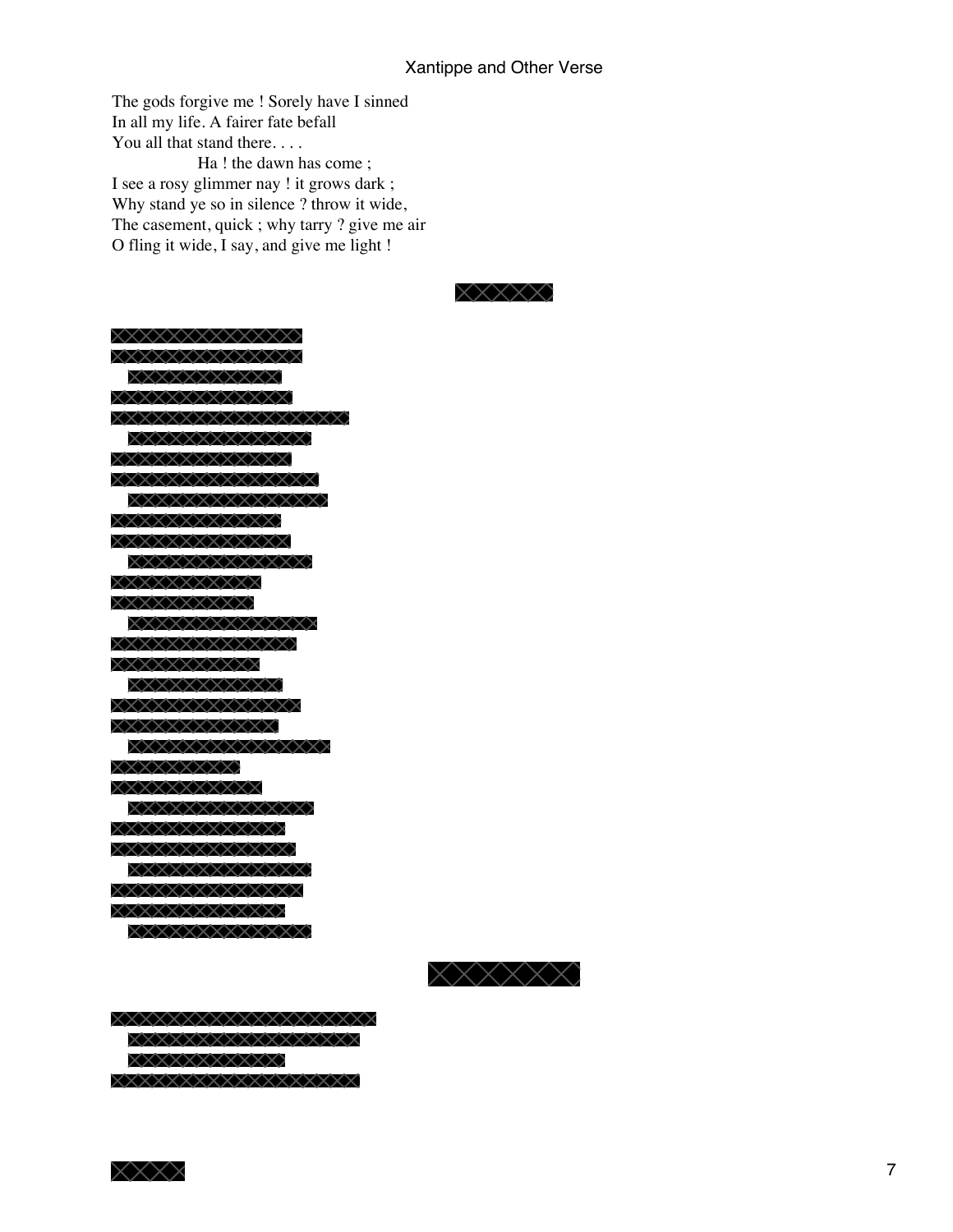

Giorgione, *Sleeping Venus* (c. 1510)

# **Michael Field**

'The Sleeping Venus'

Here is Venus by our homes And resting on the verdant swell Of a soft country flanked with mountain domes : She has left her arched shell, Has left the barren wave that foams, Amid earth's fruitful tilths to dwell. Nobly lighted while she sleeps As sward-lands or the corn-field sweeps, Pure as are the things that man Needs for life and using can Never violate nor spot— Thus she slumbers in no grot, But on open ground. With the great hill-sides around. And her body has the curves, The same extensive smoothness seen In yonder breadths of pasture, in the swerves Of the grassy mountain-green That for her propping pillow serves : There is a sympathy between Her and Earth of largest reach, For the sex that forms them each Is a bond, a holiness, That unconsciously must bless And unite them, as they lie Shameless underneath the sky A long, opal cloud Doth in noontide haze enshroud. O'er her head her right arm bends ; And from the elbow raised aloft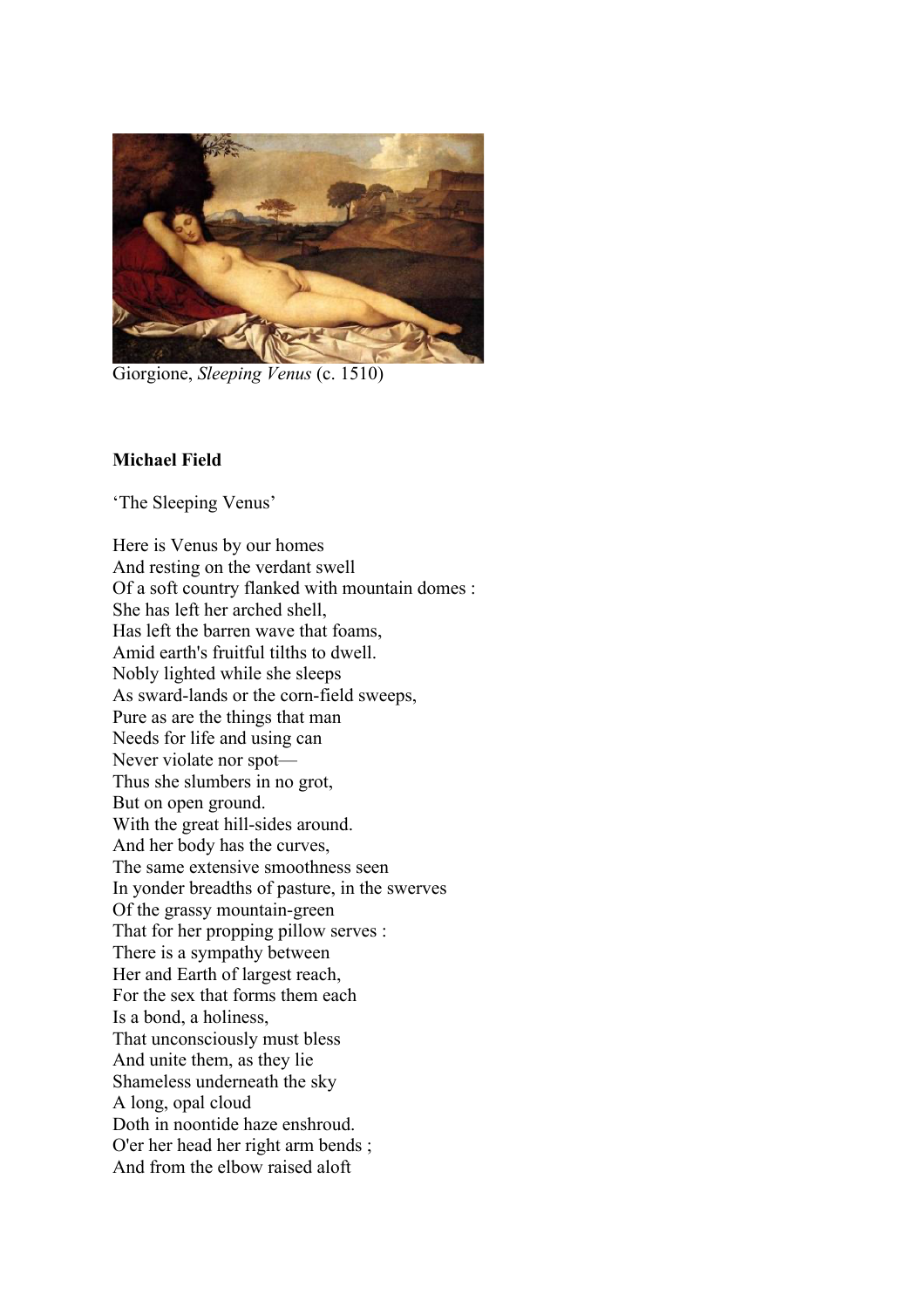Down to the crossing knees a line descends Unimpeachable and soft As the adjacent slope that ends In chequered plain of hedge and croft. Circular as lovely knolls, Up to which a landscape rolls With desirous sway, each breast Rises from the level chest, One in contour, one in round— Either exquisite, low mound Firm in shape and given To the August warmth of heaven. With bold freedom of incline, With an uttermost repose, From hip to herbage-cushioned foot the line Of her left leg stretching shows Against the turf direct and fine, Dissimilar in grace to those Little bays that in and out By the ankle wind about ; Or that shallow bend, the right Curled-up knee has brought to sight Underneath its bossy rise, Where the loveliest shadow lies ! Charmed umbrage rests On her neck and by her breasts. Her left arm remains beside The plastic body's lower heaves, Controlled by them, as when a river-side With its sandy margin weaves Deflections in a lenient tide ; Her hand the thigh's tense surface leaves, Falling inward. Not even sleep Dare invalidate the deep, Universal pleasure sex Must unto itself annex— Even the stillest sleep ; at peace, More profound with rest's increase, She enjoys the good Of delicious womanhood. Cheek and eyebrow touch the fold Of the raised arm that frames her hair, Her braided hair in colour like to old Copper glinting here and there : While through her skin of olive-gold The scarce carnations mount and share Faultlessly the oval space Of her temperate, grave face. Eyelids underneath the day Wrinkle as full buds that stay,